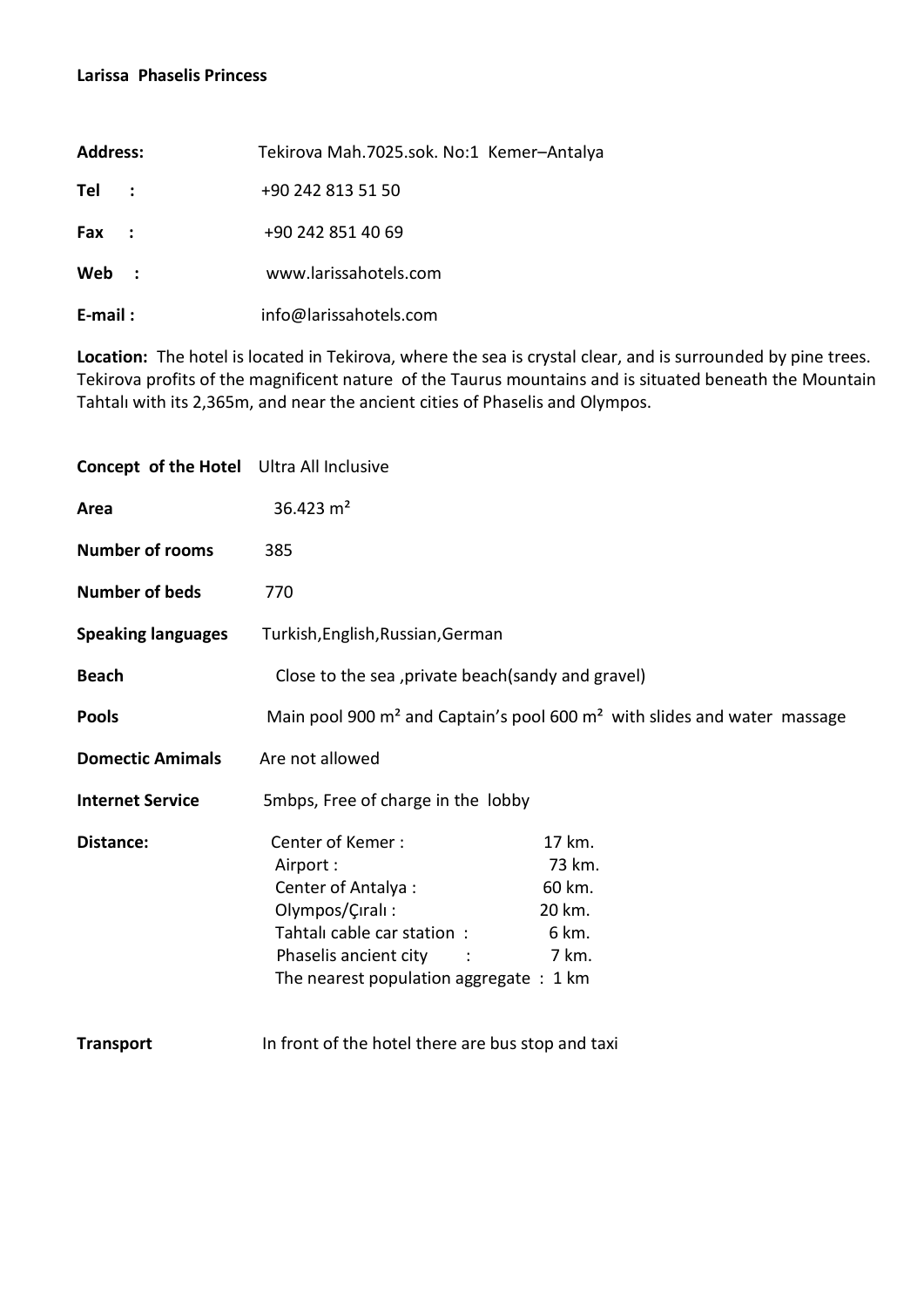### **Concept**

### **Included Services and Activities;**

Breakfast, lunch, dinner, night dinner (pasta and soup), kids buffet, domestic and some international alcoholic and non-alcoholic (soft) drinks, snack restaurant, cafe, patisserie, bars, day and night animations, swimming pools, water slides, safe box, minibar (soft drinks refilled once a day), fitness center, Turkish bath, sauna, stream room, relaxation room, mini club, mini disco, kids playground, tennis courts, tennis balls and rackets, chess, backgammon, card games, mini football, darts, boccia, table tennis, archery, shooting,beach volleyball, pool games, dance lessons, step-aerobics, live music, disco, beach towel (with card system), sunshade, chaise longue, cushion, Wi-Fi in lobby area.

### **Excluded Services and Activities:**

A la carte Restaurants, special alcoholic drinks, energy drinks, cabana beach pavilion, game center, internet cafe, tennis lessons, hairdresser, shopping centre, telephone, fax, copy, water sports, babysitting, stroller, photo service, waterpipe, laundry service, doctor, SPA and beauty centre, meeting equipment.

### **Rooms:**

### **The hotel consists of 2 blocks**

### **Standard room**

### Maximum capacity is 3 adults

There are 353 standard rooms in the hotel , 3 rooms are prepared for our handicapped guests. Each room has 20 m², carpet or tile floor, balcony and bathroom and is equipped with one double or two single beds, 26" LCD TV, satellite broadcasting, musical broadcasting from TV, mini-bar, telephone, air condition (is working according to weather conditions) and an electronic safe.

#### **Pools**

| <b>Type</b> | Depth(min/max.) | Width                             |
|-------------|-----------------|-----------------------------------|
| Fresh Water | 125cm/206cm     | 900 $m^2$ .                       |
| Fresh Water | 35cm            | 55 $m^2$ .                        |
| Fresh Water | 110cm/140cm.    | $600 \text{ m}^2$ . (Waterfall, 2 |
|             |                 |                                   |
| Fresh Water | 35cm            | $22 \text{ m}^2$ .                |
|             |                 |                                   |

#### **Beach**

Larissa Phaselis Princess has a private beach which has 123 m of length and 45m of width.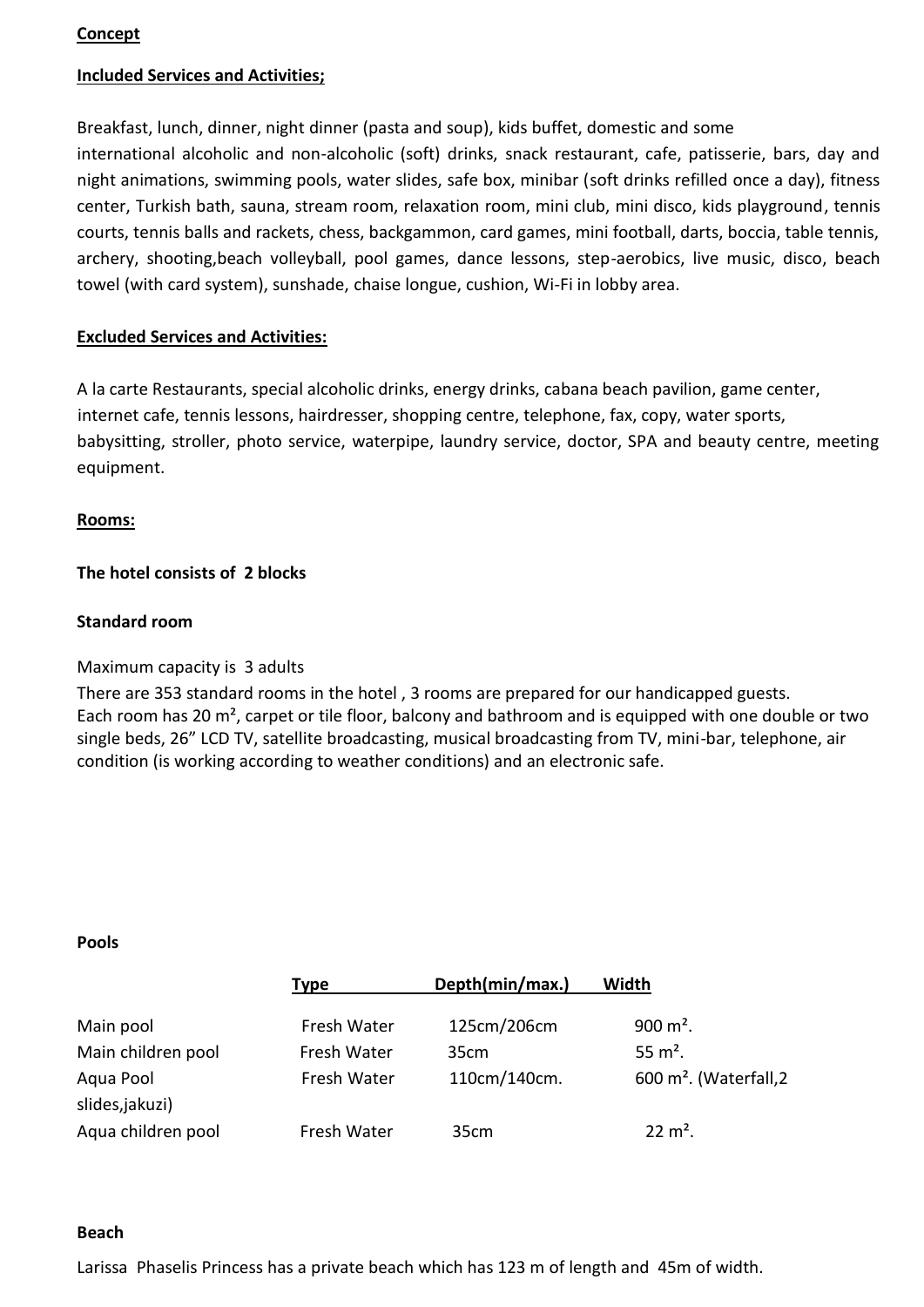Pier,beach towel( with card system), sunshade, chaise longue,cushion are free of charge for the hotel guest. Cabana (extra charged).

### **Food & Bevarage**

**Food and Beverage services are included in the concept between 10:00-00:00 o'clock.**

There are 1 main restaurant which offers also kids and diet buffet, 7 bars, 3 à la carte restaurants, 1 snack restaurant at the beach and pizza corner.

## **Food Services**

| <b>Time</b> | <b>Service</b>          | Restaurant       |
|-------------|-------------------------|------------------|
| 07:00-10:30 | <b>Buffet Breakfast</b> | Main restaurant  |
| 12:00-16:00 | Snack/Fast Food Service | Snack restaurant |
| 12:30-14:00 | <b>Buffet Lunch</b>     | Main restaurant  |
| 16:00-17:00 | Tea Time                | Main pool Area   |
| 19:00-21:00 | <b>Buffet Dinner</b>    | Main restaurant  |
| 23:00-00:00 | Night dinner (Corba)    | Main restaurant  |

## **A'la carte restaurants**

| <b>Time</b> | <b>Service</b>             | Restaurant                     |
|-------------|----------------------------|--------------------------------|
| 19:00-22:00 | Turkish Restaurant*        | Topkapi A'la carte restaurant  |
| 19:00-22:00 | Fish Restaurant*           | Sea Port A'la carte restaurant |
| 19:00-22:00 | <b>Italian Restaurant*</b> | Sea Port A'la carte Restaurant |

\*Twice a week(extra charged) \*Capacity: Min. 10 person/ max. 50 person

*P 4/5*